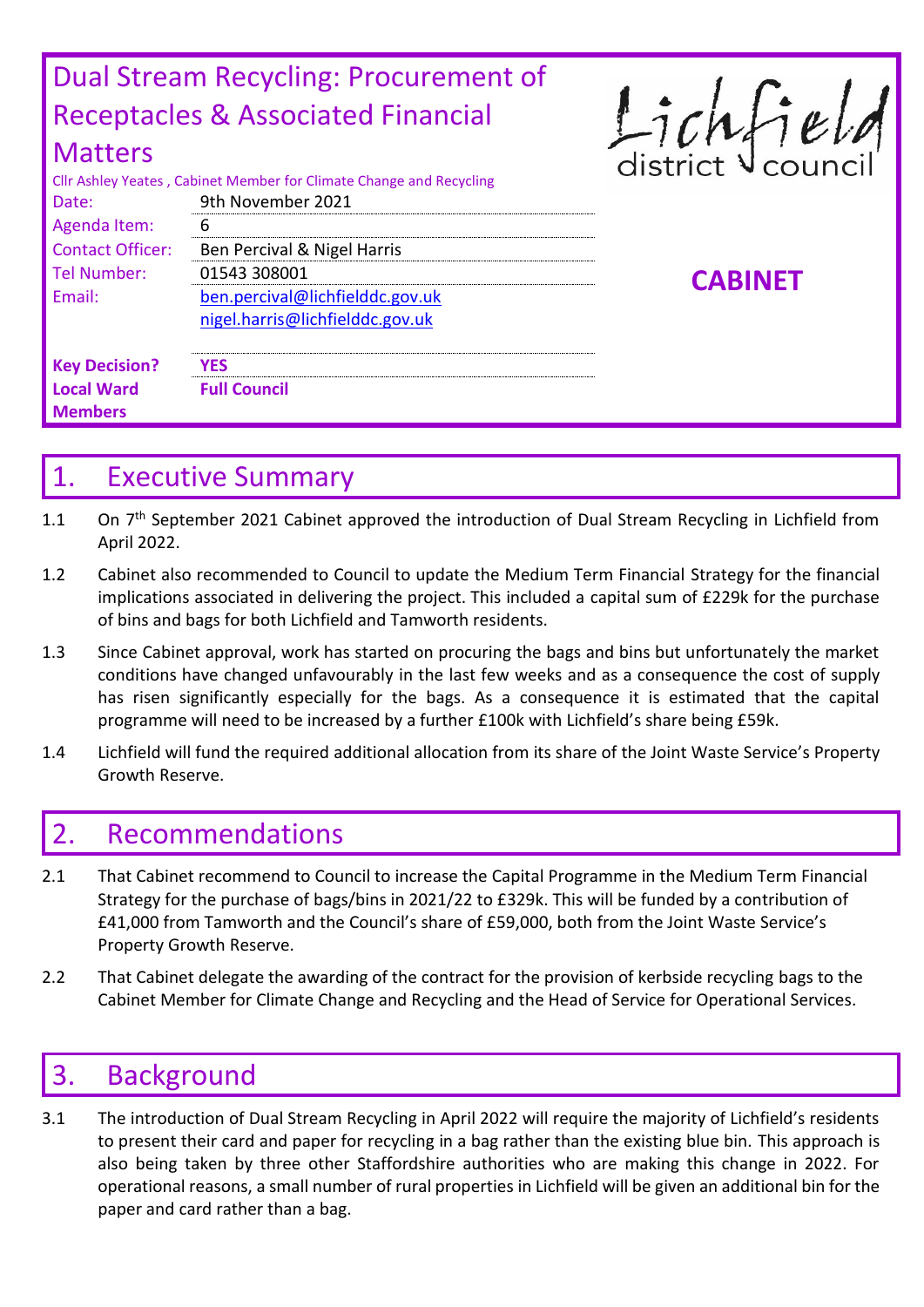- 3.2 Until quite recently the cost of purchasing both bags and bins had been stable. The Staffordshire authorities modelled financial costs earlier this year, based on purchasing these items for prices in line with those paid by Newcastle-under-Lyme and Stafford Borough Councils when they both introduced Dual Stream collections last year. However all the potential suppliers have recently raised their prices significantly in a response to a tightening of international market conditions. Pre-procurement market engagement has indicated a £71k increase in the cost of the number bags required by the Joint Waste Service.
- 3.3 Similar and continuing price rises are being seen across a range of commodities. This is especially the case where there is a reliance on imports; the reusable recycling bags under consideration are not produced domestically. For this reason, it is proposed to increase the capital allocation for the purchase of the bags by £100k to provide some additional headroom beyond the cost increase indicated by the pre-procurement market engagement.
- 3.4 The current disruption to import markets also presents a risk to getting the bags supplied in time for a transition to dual stream collections in April 2022. Officers across the Staffordshire Waste Partnership will continue to engage with providers to encourage compliance with the detailed procurement timeline that has been proposed. Contingency options for bags not being delivered in time will also be explored.
- 3.5 The Council is proposing to purchase the bags in partnership with three other Staffordshire Authorities that are also introducing Dual Stream collections next year. Following an assessment of procurement options, officers from the five authorities (Lichfield, Tamworth and three other Staffordshire authorities) have agreed that the most appropriate procurement route is a mini competition using the YPO public sector framework. This option should deliver good value and help mitigate the risk of late delivery; YPO's suppliers can also provide bags to the required quality.
- 3.6 The bins will also be purchased using a framework however Lichfield and Tamworth are the only authorities providing an additional bin to its rural properties.
- 3.7 A detailed timetable has been built into the procurement programme for the potential suppliers to comply with in order to mitigate the risk of late delivery.

| Alternative<br><b>Options</b>         | 1. There are no viable alternative options as the introduction of Dual Stream<br>collections requires residents to be provided with an additional receptacle for<br>paper and card.<br>2. Other procurement approaches will substantially increase the risk of cost increases<br>and delays to supply. |  |
|---------------------------------------|--------------------------------------------------------------------------------------------------------------------------------------------------------------------------------------------------------------------------------------------------------------------------------------------------------|--|
| Consultation                          | Tamworth Borough Council as our partners in the Joint Waste Service.<br>1.<br>Staffordshire Waste Partnership<br>2.                                                                                                                                                                                    |  |
| Financial<br><b>Implications</b>      | A £100k increase to the Capital Programme in the Medium Term Financial Strategy for the<br>purchase of bags/bins in 2021/22 (to a revised total of £329k) will be required. This will be<br>funded from the Joint Waste Service's Property Growth Reserve.                                             |  |
| Approved by<br>Section 151<br>Officer | Yes                                                                                                                                                                                                                                                                                                    |  |
| Legal<br><b>Implications</b>          | Due to the potential value of the contract, a procurement process complaint with the<br>Public Contract Regulations 2015 is required.                                                                                                                                                                  |  |